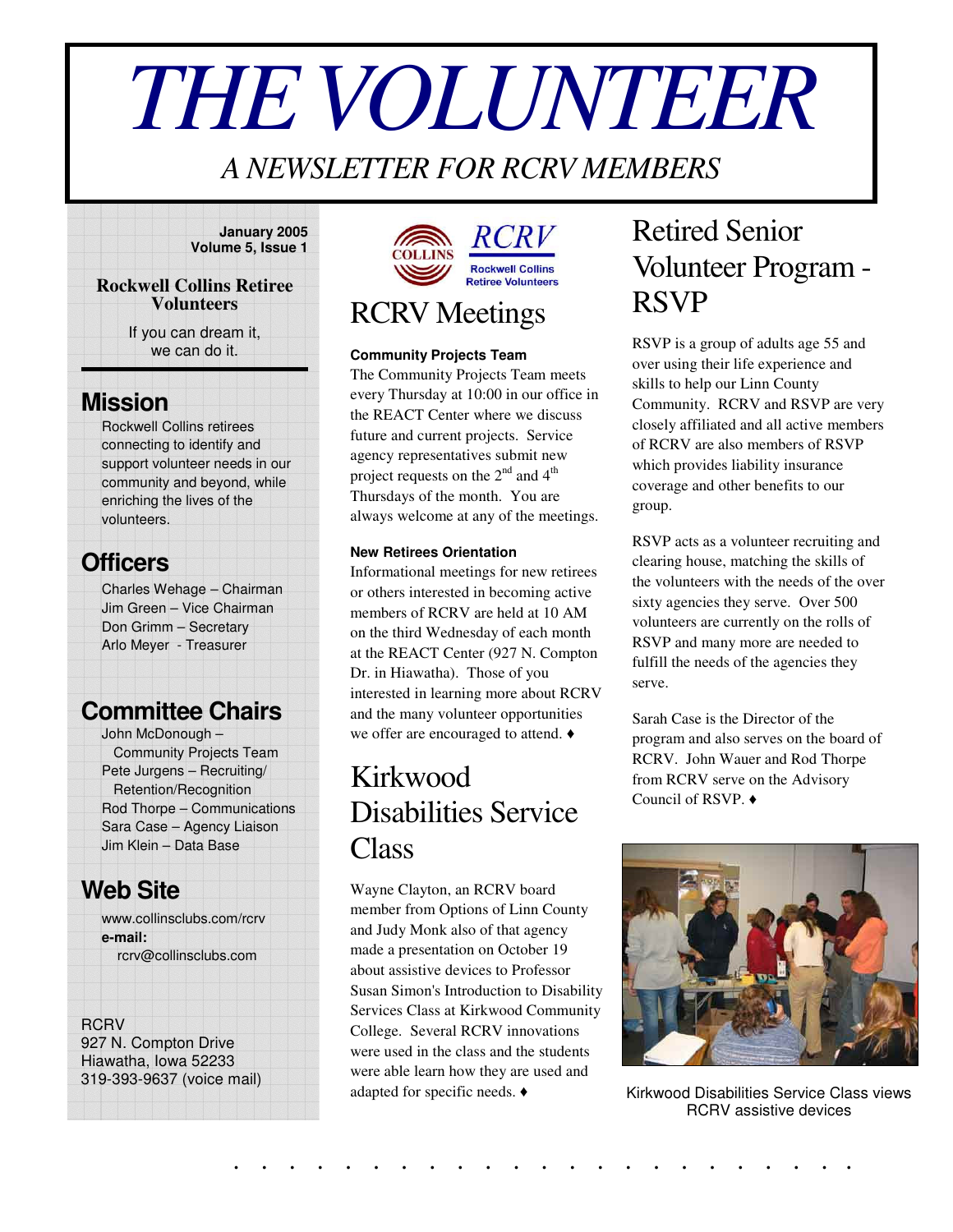**January 2005**

### SHIIP News - Medicare Changes for 2005

Medicare will begin covering cardiovascular screening blood tests for individuals at risk for cardiovascular disease, including tests for total cholesterol, high density lipoprotein and triglycerides. Individuals will be allowed to be screened every five years. There will be no deductible or copayment.

The diabetes screening tests for Iowans at risk of developing diabetes will include a fasting blood glucose test and post-glucose test and post-glucose challenges. These screening tests will be allowed up to twice a year. No deductible or co-payment will be required.

All Iowans enrolling in Medicare Part B for the first time January 1, 2005 or later will be covered for an initial physical exam if completed within the first six months of their Medicare Part B coverage. Included will be measurement of height, weight, blood pressure, an EKG, education, counseling and referral for other screening and preventative services that Medicare already covers. Clinical lab testing is not included. Medicare Part B deductible and a 20% coinsurance must be paid. All privately purchased supplemental policies cover the coinsurance.

Medicare Part B deductible is increasing to \$110 per year and Part A deductible for the first 60 days in a hospital will be \$912. Co-payment for days 61-90 will be \$228 per day and days 91 through 150 will be \$456 per day. Medicare approved skilled nursing facility care will require a daily co-payment of \$114 for days 21 through 100 of a stay.

Medicare premiums also go up for Part B to \$78.20. However, the increase can't exceed the adjustment in an individual's Social Security check.

If you have any questions about this or other insurance matters call the RCRV office at 393-9637 and leave a message for one of our SHIIP counselors to call you back. As always SHIIP counseling is absolutely free and absolutely confidential.

# RCRVAnnual Meeting

The annual meeting of RCRV was held at The American Red Cross Building on November 17, 2004. Lonnie Mathews, Community Employment Specialist for Options of Linn County was the keynote speaker. She spoke about the impact that Options of Linn County has on the handicapped citizens of our community and the important role RCRV has played in their success. The innovative and affordable assistive technology devices that RCRV has made available has increased the productivity and well being of their employees considerably.



Lonnie Mathews addressing the annual meeting of RCRV

The election of officers and board members for 2005 was held and Charles Wehage was elected Chairperson, Jim Green was elected Vice Chairperson, Don Grimm was elected Secretary and Arlo Meyer was elected Treasurer. New Board members elected for the

coming year from RCRV were Helen Pothoff, Kay Nelson, Judy Wirth and Faye Spading. New outside board members elected for the coming year were Myrna Lohrlein from Heart of Iowa, Mark Beason from New Horizons, Barb Klaweiter from REACT and Karl Cassell from Jane Boyd Community House. Pete Jurgens was elected as the new Recruitment / Retention Director and Sarah Case was elected the new Agency Liaison Director

John McDonough, Community Projects Team Leader gave an extensive report on the achievements of RCRV in 2004. Over 11,000 hours of volunteers services were performed in 2004 and some of the notable projects included extensive involvement in the Rockwell Collins K-12 program, design and build of several wheelchair ramps, completions of several projects for The Heart of Iowa Substance Abuse Council, cell phone renovation for emergency use by patrons of the Heritage Area Agency on Aging, design and build of trail counters for The Linn County Trail Association, continued design and build of assistive technology devices for Grant Wood AEA and Options of Linn County, residency



Chuck Wehage Chairman

Jim Green Vice Chairman



Don Grimm **Secretary** 



Arlo Meyer **Treasurer**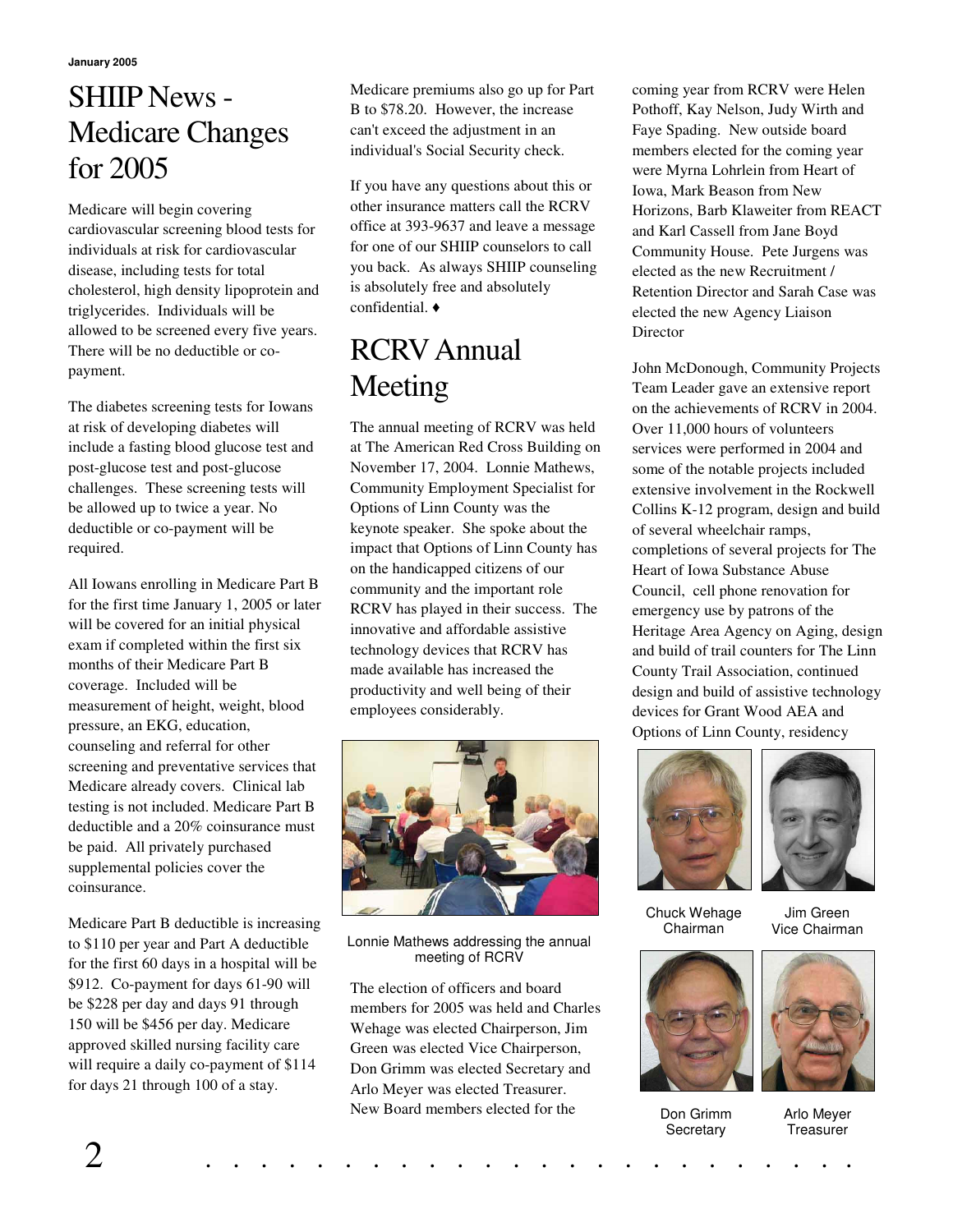#### **January 2005**

advocate and financial management assistance for the elderly and many more.

Mike Wilson, 2004 Chairperson and the other outgoing officers and directors were applauded for their outstanding service to RCRV.  $\triangleleft$ 

# RCRV Logo Shirts

RCRV now has shirts available for sale with our organizational Logo displayed on the front. Light blue or dark blue long or short sleeved denim and black or white short sleeved golf shirts are available in sizes small through 2X. Prices for the denim range from \$20.50 to \$23.50 and for the golf shirts \$23.00 to \$25.00. Orders may be placed with Arlo Meyer at 393-7461.



Shirts with the RCRV Logo

## Volunteer **Opportunities**

If you are looking for a way to enrich your life in the New Year consider volunteering for one of the following:

#### **Grant Wood Elementary**

The Grant Wood Elementary School at 645 26th Street S.E. is looking for volunteers to assist third grade teachers with small groups of students from 3 to 3:30 any day of the week. This will involve guiding students through short activities to stimulate their minds at the end of a long day.

Volunteers are also needed to assist 1st, 2nd or 3rd grade students with reading and/or math skills. Hours and times are flexible.

If you are interested in either of these rewarding volunteer opportunities call Marianne at the school's volunteer office at 558-3905.

#### **Meals on Wheels**

Meals on Wheels helps seniors maintain self-sufficiency and live independently in their own homes by providing nutritious home delivered meals and safety checks. Volunteer drivers are scheduled weekly, monthly or weekends only. The choice is yours.

To sign up or to get further information call the RSVP office at 369-8774.

#### **The Heritage Agency on Aging**

The Heritage Agency on Aging Elder Abuse Initiative is looking for volunteer accountants to assist in the investigation of cases of suspected financial exploitation of dependent adults. Volunteers should have the ability to trace the flow of funds through bank and other accounts and may work with law enforcement and Department of Human Services as well as the Elder Abuse Initiative. For further information call Linda Dearinger at 398-5559 or e-mail at Linda.Dearinger@kirkwood.edu.

#### **Aging Services and TRIAD**

Aging Services is a private, nonprofit agency dedicated to assisting older adults in our Linn County community. Emphasis is placed on supporting seniors that wish to continue living independently in their own homes for as long as it is safe to do so.

TRIAD is a coalition of law enforcement, community organizations and concerned citizens dedicated to increasing the safety of our older adult population. The two groups together sponsor the Home Safety Inspection Program.

The home safety inspections are conducted by trained community volunteers who assess the client's home for fall, fire and personal safety risks. The home safety checks are available free of charge to any resident of Linn County age sixty or older. If the volunteer discovers a safety issue, Aging Services staff will work with the client to address the concerns.

Several RCRV members currently volunteer for this effort but more are needed. If you wish to volunteer or if you know an older adult who may need the service contact Aging Services at 398-3644.

### CRCC - Collins Retirees Construction Corps

CRCC was formed in the middle of 2004 as a subsidiary of RCRV to undertake major construction projects. Several projects were completed in 2004 including wheelchair ramp design and construction, cabinet installation, interior renovation and many others.

If you are interested in joining this group for their one-day-a month endeavors contact Chuck Wehage at 319-378-4104 or wehage.chuck@mcleodusa.com.



CRCC volunteers construct a wheelchair ramp in SW Cedar Rapids